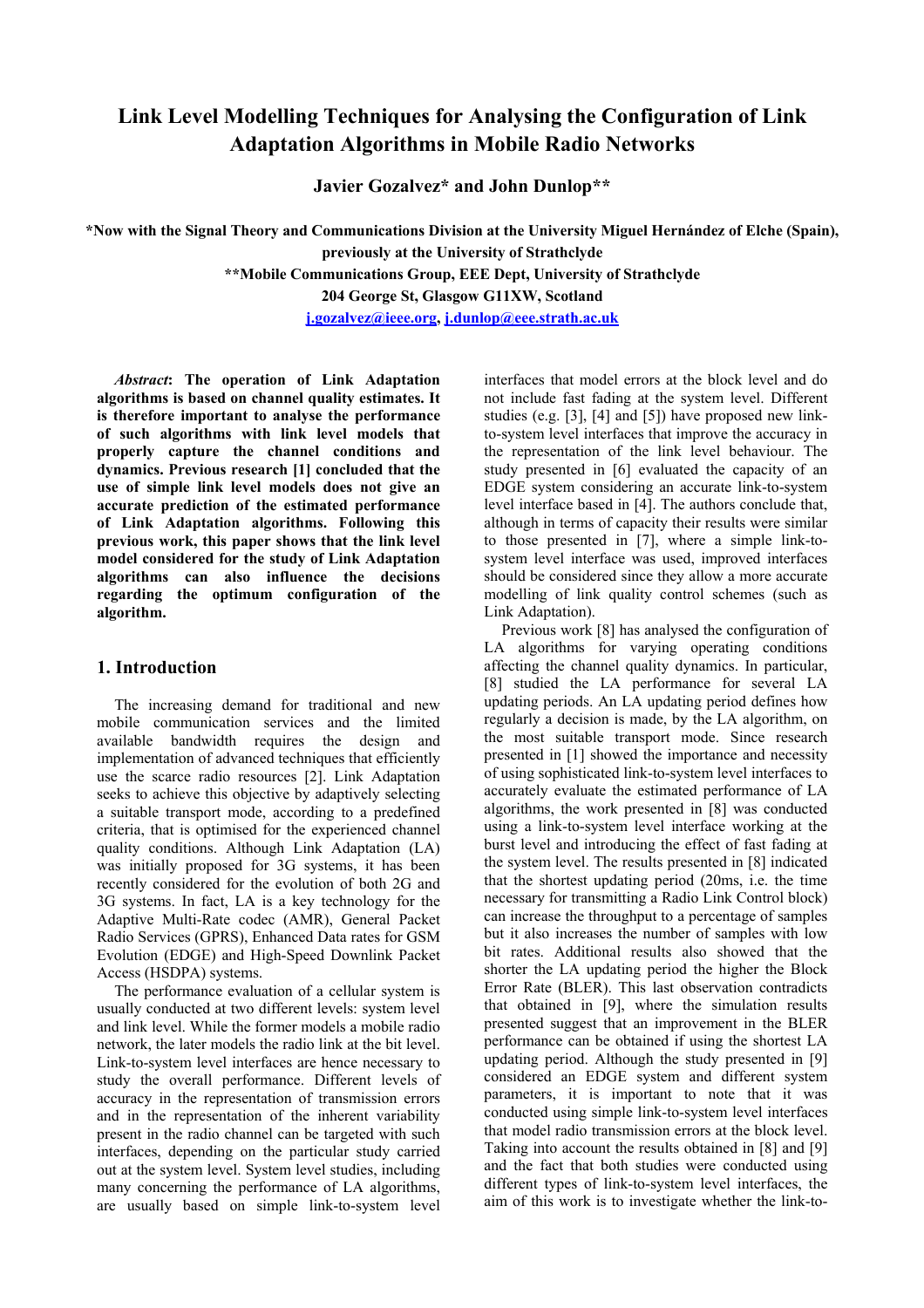system level interface used may have an effect on the predicted dynamics of the LA updating periods and therefore on the decisions about how to configure the LA algorithm to maximise the system performance.

### **2. General Packet Radio Services**

This study has been conducted for packet data transmissions in a GPRS-like system. The GPRS radio interface can be modelled as a hierarchy of logical layers with specific functions [10]. This work focuses on the RLC/MAC and physical layers.

Prior to transmission, data packets are segmented into smaller data blocks across the different layers, with the final logical unit being the Radio Link Control (RLC) block. The resulting RLC data blocks are then coded and block-interleaved over four normal bursts in consecutive TDMA frames. The RLC block's data field length will depend on the particular Coding Scheme (CS) used.

The GPRS standard defines four different coding schemes; their main characteristics are shown in Table 1. These four coding schemes offer a trade-off between throughput and coding protection, paving the way for the application of dynamic LA to GPRS.

| Scheme          |               |     | Code rate Payload Data rate (kbits/s) |
|-----------------|---------------|-----|---------------------------------------|
| CS <sub>1</sub> | 1/2           | 181 | 9.05                                  |
| CS <sub>2</sub> | $\approx$ 2/3 | 268 | 13.4                                  |
| CS <sub>3</sub> | $\approx 3/4$ | 312 | 15.6                                  |
| CS4             |               | 428 | 214                                   |

Table 1: GPRS coding scheme characteristics

## **3. Simulation Tools**

This section presents the link and system level simulation tools developed and used to conduct this research. The different interfaces considered between these two levels will be described in section 4.

#### **3.1. Link Level Simulation Tool**

The link level tool, described in full detail in [11], has been used to produce the different link-to-system level interfaces necessary for the assessment of LA in a packet-switched environment. The tool, illustrated in Figure 1, models the full GPRS transmission chain by means of a C++ simulator that implements the GPRS coding schemes and models the radio transmission errors by means of a database of error patterns. These error patterns were previously obtained with the bit level simulation package COSSAP. The main benefit of this simulation approach is that it significantly reduces the simulation time whilst maintaining the accuracy of the radio link quality representation [11].



Figure 1: GPRS link level simulator

The link level simulations have been conducted for a typical urban channel model and under an interference-limited environment following ETSI recommendations [12].

#### **3.2. System Level Simulation Tool**

The system level analysis has been conducted using an event-driven simulator working at the burst level [8]. The time-scale resolution considered ensures a high modelling accuracy and allows to account for sudden channel quality variations. The system level simulator models the channel quality in terms of the Carrier to Interference Ratio (CIR). To calculate the CIR, the simulator considers the first and second tier of co-channel interferers. The pathloss is predicted using the Okumura-Hata model. Although this model was based on measurements done for distances greater than 1km, the model can be extended for distances below 1km [13]. The shadowing has a log normal distribution with a standard deviation of 6dB and a decorrelation distance of 20 meters.

The simulation tool models a cellular network of equally sized 3-sector macro cells, with a cluster size equal to four. Each cell has a radius of 1km and each sector has been assigned two carriers. Although mobility has been implemented, handover between sectors has not been considered. As a result, mobile stations are connected to the closest base station and not to the best serving base station. The boundary effects have been removed by using a wrap-around technique.

Two different traffic sources have been implemented, WWW browsing and email, with the traffic type evenly distributed among users at 50%. No channel partition has been applied between the two services and results are collected individually for each type of traffic from the central cell. Both traffic sources have been implemented as an ON/OFF model. For both traffic models, the transmission of a new packet cannot start until the previous transmission has finished, i.e. all the data has been correctly received. The active transmission time will hence depend on the link quality conditions. Users are assigned channels in a first-come-first-served basis and the channel is kept until all its data has been correctly transmitted. A single slot allocation strategy has been implemented by means of a random allocation scheme. Since the work considers non real-time data services that require a highly reliable transmission, an ARQ protocol has been implemented to request the retransmission of erroneous blocks; the protocol has been implemented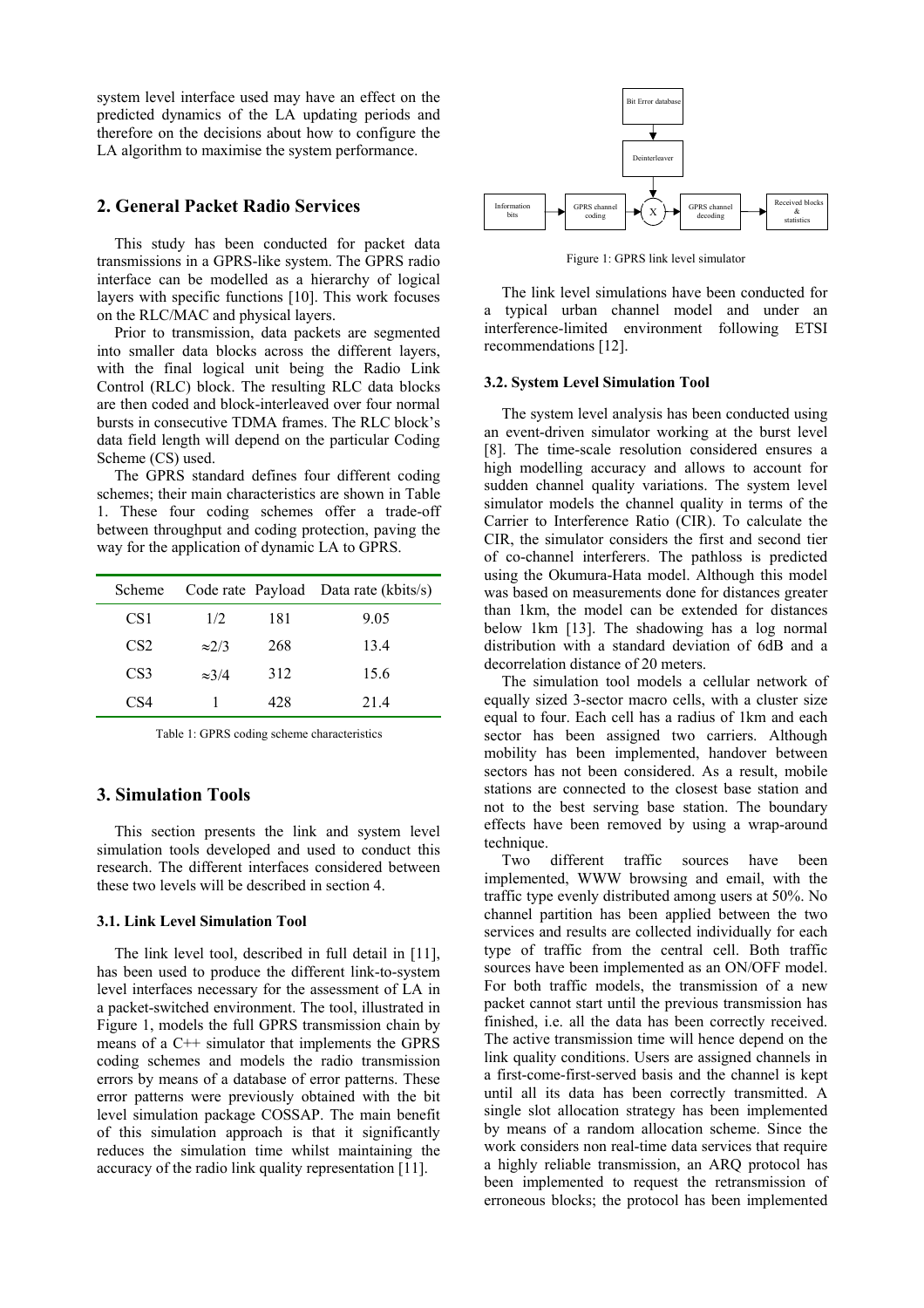following the GPRS specifications. A perfect feedback of the ARQ report with no RLC block loses has been assumed.

## **4. Link-to-System Level Interfaces**

As previously mentioned, the study of a cellular system is usually performed at two different levels: system and link level. The reason for this separation is the high computational requirements generally associated with the link level analysis. Usual procedures to interface both levels are to use the link level analysis as a source of information for the system level. The link level performance is then represented by a simplified model consisting of a set of look-up tables mapping the CIR to a given link quality parameter such as the BLER. Different levels of accuracy can be targeted with the look-up tables depending on the particular study carried out at the system level. For this work, two different types of link-to-system level interfaces, each with a different degree of accuracy, have been produced.

The first approach, generally used in the literature for system level investigations (e.g. in [9]), works at the RLC block level and will therefore be referred in the rest of this paper as block level modelling. This approach maps the mean CIR experienced over the four bursts used to transmit a RLC block to the final block quality measure, e.g. BLER. An example of this type of LUT is illustrated in Figure 2, for all GPRS coding schemes, a speed of 50km/h and without considering the use of frequency hopping.



Figure 2: Block level modelling LUT (BLER vs C/I in dB)

The combined effects of convolutional coding and interleaving make the block errors dependent not only on the mean block quality but also on the quality distribution among the four bursts used to transmit a RLC block. To accurately model block errors, a more sophisticated approach modeling the link level performance at the burst level has been considered. This second approach, based in [3], will be referred in the rest of this paper as burst level modelling. The burst level interface is composed of two sets of LUTs.

The interface requires as input from the system level the mean CIR experienced in a given burst. This mean CIR value takes into account the pathloss,

shadowing and interference relationships in the system. The first interface (LUT-1) extracts the burst link quality, represented by means of the Bit Error Rate (BER), for the measured burst CIR. As illustrated in Figure 3, this interface is represented as a cumulative distribution function (cdf) of the BER for a given CIR. As a consequence, there will be a burst quality cdf for each local mean CIR. A random process is then used to generate the actual BER from the corresponding cdf. The random procedure allows modelling the effect of fast fading on the BER, thereby including the fast fading at the system level, since in fact we can obtain different BER values for the same mean CIR. The BER is then estimated for the four bursts used to transmit a RLC block and a second interface (LUT-2) maps the mean BER and the standard deviation of the BER over the four bursts to a corresponding BLER value. Figure 4 shows an example of LUT-2 for CS1, a speed of 50km/h and without considering the use of frequency hopping. The BLER varies between 0 and 1. Negative values have been used to differentiate the case where the BLER is equal to 0 and the case where a given combination of a mean and standard deviation of burst quality never occurred in the link level simulations.



Figure 3: Burst level modelling interface: LUT-1 (50kmh, CIR=6dB)



Figure 4: Burst level modelling interface: LUT-2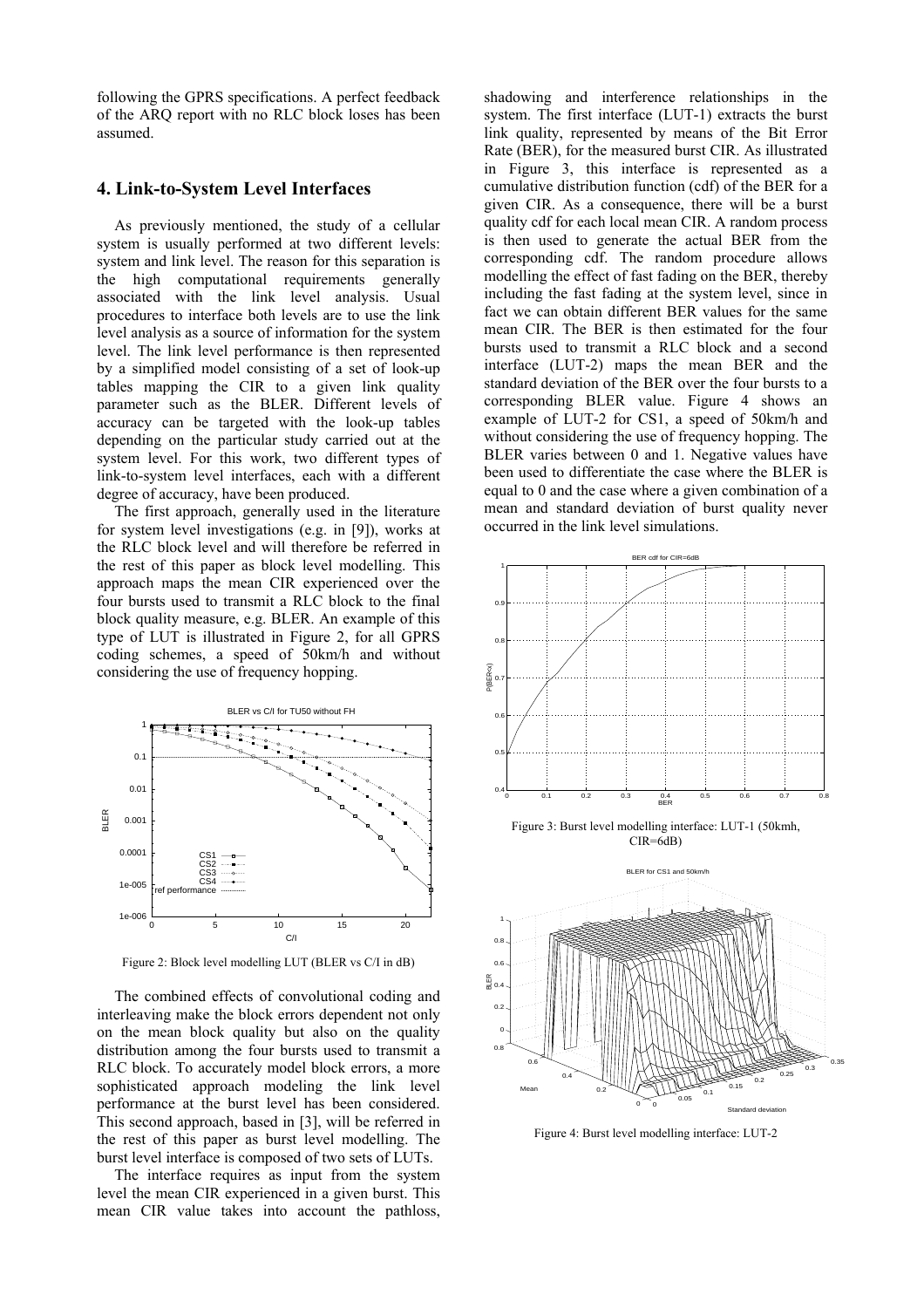#### **5. Link Adaptation Algorithm**

As already discussed, the basis of LA is to assess the channel conditions and then use a CS that is optimised for these conditions, according to a predefined criteria. Since this work is based on nonreal time data services, a CS is considered to be optimum if it maximises the throughput. The criterion here considered for selecting a particular coding scheme was also proposed in [14] for the study of the EDGE performance. The throughput is defined as follows:

$$
Throughout = R_{CS} \times (1 - BLER_{CS}) \tag{1}
$$

with  $R_{CS}$  and  $BLER_{CS}$  being the data rate and BLER for a given CS.

The LA switching thresholds define the boundaries between the regions where each CS maximises the throughput. Since the throughput is defined as a function of the BLER in equation (1), the representation of these boundaries depends on the modelling approach used to represent the link level performance. For the block level modelling approach, the switching thresholds are obtained using the LUTs illustrated in Figure 2 and equation (1) for all the GPRS coding schemes. As a result, each LA switching threshold is represented by a single point corresponding to a given value of the mean CIR [1]. On the other hand, if the burst level modelling approach is considered, the BLER does not depend anymore only on the mean burst quality but also on the standard deviation of the burst quality. Consequently, using equation (1) and the type of LUT illustrated in Figure 4, for all GPRS coding schemes, the LA switching thresholds are defined in this case as a collection of points, each representing a combination of mean and standard deviation of burst quality values  $[1]$ .

The LA algorithm uses the quality measurements over the previous reporting period to decide on the optimum CS. The mean burst quality and the standard deviation of the burst quality over a block for each transmitted block during the last reporting period is filtered to get the quality measurements necessary for the LA algorithm. A filter with a rectangular shape has been applied throughout. In this work, a fixed initial coding scheme, CS4, has been selected at the beginning of each new data transmission.

Although the current GPRS standard does not contemplate CS changes for retransmissions, it has been considered here so that results are not conditioned by GPRS limitations.

## **6. Simulation Results**

#### **6.1. Performance Metrics and Evaluation Scenarios**

The study presented in this paper only considers the downlink performance. The results presented in this paper correspond to a load of 16 users per sector, which represents an average bandwidth occupancy of 45%, users receiving WWW traffic and a mobile speed of 50km/h. Four different LA updating periods have been considered: 20ms, 60ms, 100ms and 200ms. An updating period of 20ms is the shortest possible one since it corresponds to the transmission time of a single RLC block in the GPRS standard.

As it has been previously explained, the aim of the LA algorithm implemented for this work is to maximise the system throughput performance. As a result, one of the main performance metrics considered is the cdf of the throughput. The cdf of the throughput allows the assessment of the performance of an LA algorithm for the whole range of bit rates. The throughput is measured per user and is defined as the total number of bits successfully transmitted over the air interface divided by the radio transmission time: the throughput is measured over intervals of four seconds whenever the user is active. The throughput is collected for all users in the centre cell and the cdf of the throughput is therefore used to provide an indication of the system performance. The cdf of the throughput is also used to extract the minimum throughput for 95% of the samples, which is a frequent performance metric employed to analyse packet switched systems. The cdf of the BLER is also of interest since it provides an indication of the operation of the LA algorithm. The BLER values are also calculated over radio transmission intervals of four seconds.

In order to ensure results with good statistical accuracy, each simulation scenario simulates the transmission of more than  $30 \times 10^6$  RLC blocks in the central cell.

#### **6.2. Results**

Figure 5 plots the throughput performance, using the block level modelling interface, for various LA updating periods. The results presented in this figure correspond to a load of 16 users per sector, a mobile speed of 50km/h and users receiving WWW traffic. Figure 6 illustrates the throughput performance for the same operating conditions as Figure 5 but this time using the burst level modelling approach to interface the link and system level studies. The direct comparison of figures 5 and 6 shows the difference in the predicted operation of LA for various LA updating periods depending on the link-to-system level interface used.

Using the block level modelling approach would predict that the LA performance is identical for the shorter LA updating periods and only slightly lower as the LA updating period increases. As shown in Figure 6, the difference in the predicted LA performance for different updating periods is much more significant with the burst level modelling approach. The main difference between the simulation results obtained with both link-to-system level interfaces is the predicted LA performance with a 20ms updating period. Considering the block level modelling approach would conclude that a 20ms LA updating period outperforms the other LA updating periods for the whole range of bit rates. However, the analysis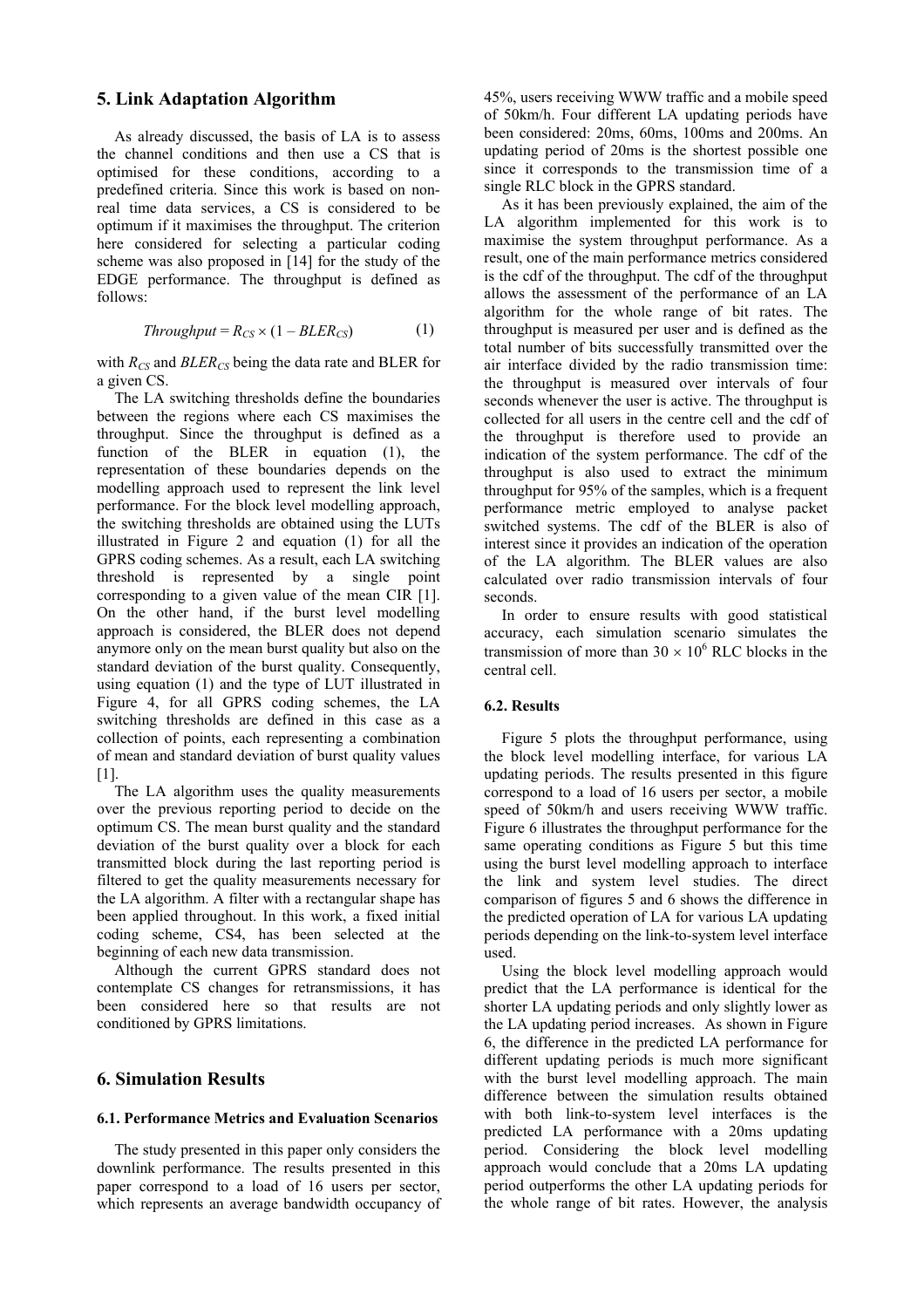conducted using the burst level modelling approach shows that, actually, the 20ms LA updating period gives the best throughput to only a percentage of the samples and it also increases the number of samples with low bit rates. Taking into account the different modelling procedures of each type of link-to-system level interface, the burst level modelling approach represents the inherent variability present in the radio channel more accurately than the block level modelling approach. Consequently, using the burst level modelling approach provides a better indication of the true LA performance and operation. The results presented here show that the use of simple link-tosystem level interfaces can also lead to inappropriate decisions with respect to the configuration of LA to maximise system performance.



Figure 5: Throughput cdf using the block level modelling approach (WWW traffic, 50km/h, 16 users per sector)



Figure 6: Throughput cdf using the burst level modelling approach (WWW traffic, 50km/h, 16 users per sector)

The same observation is made if the highest minimum throughput for 95% of the samples is considered. According to the results shown in Figure 5, a study using the simple link-to-system level interface, modelling the performance only at the block level, would suggest that a 20ms LA updating period provides the highest minimum throughput for 95% of the samples. However, when considering more

realistic link-to-system level interfaces, such as the ones produced using the burst level modelling approach, the obtained results show that the 20ms LA updating period actually provides the lowest minimum throughput for 95% of the samples. A similar behaviour was also observed if the considered quality metric is the average throughput.

The effect of the link-to-system level interfaces is more apparent as the BLER performance is analysed. The analysis conducted using the burst level modelling approach, and illustrated in Figure 7, showed that the BLER experienced decreases with increasing LA updating periods. On the other hand, Figure 8 indicates that if the study is conducted using the block level modelling approach, the simulation results would give the impression that the BLER actually decreases with shorter LA updating periods. It is important to note than in this case the conclusions obtained would coincide with that presented in [9], where a link-tosystem level interface based on the block level modelling approach is also used. These results clearly illustrate the importance of using accurate link-tosystem level interfaces for extracting appropriate conclusions on the performance and configuration of LA algorithms from studies carried out by computer simulations.



(WWW, 50km/h, 16 users)



Figure 8: BLER cdf using the block level modelling approach (WWW, 50km/h, 16 users)